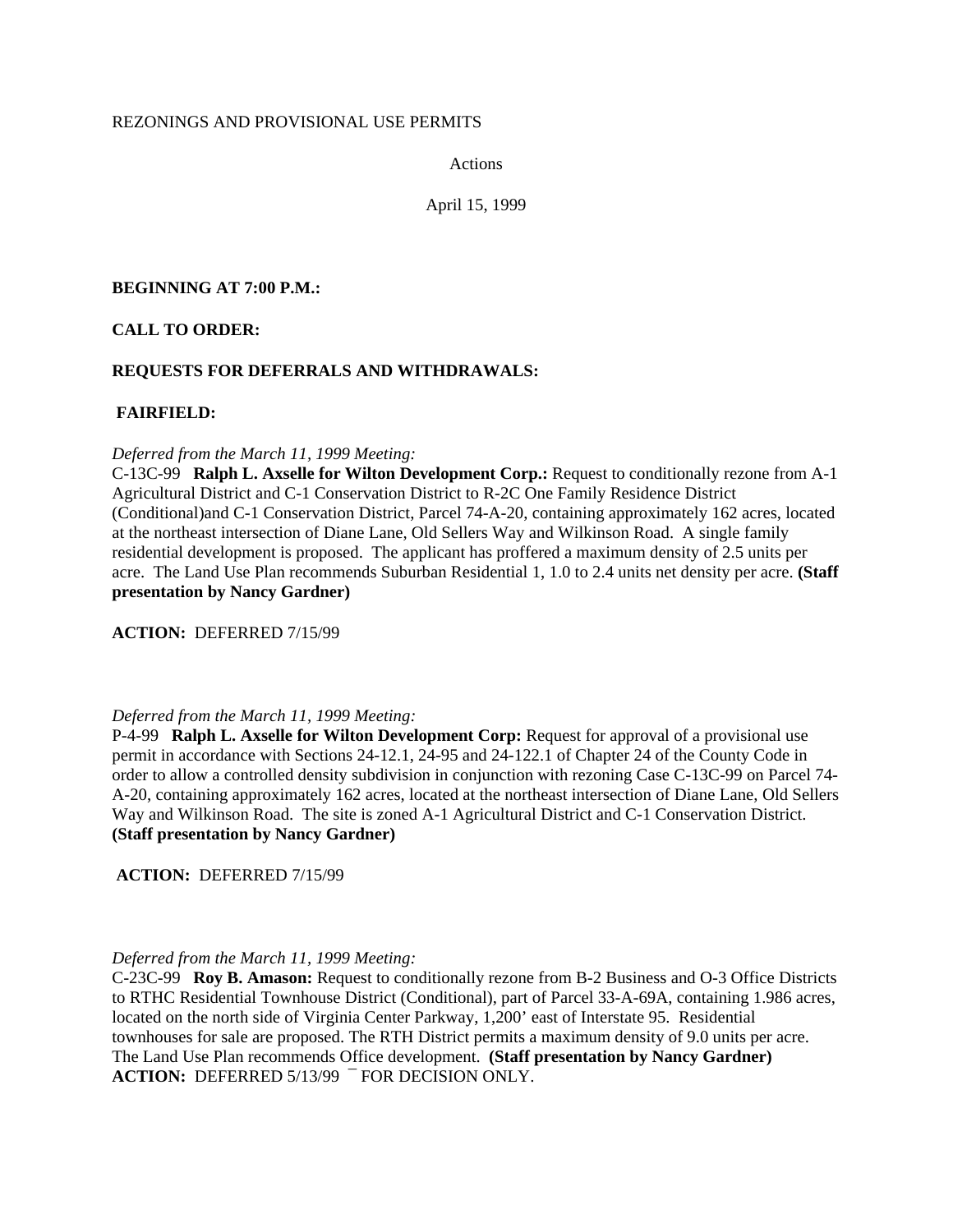## **THREE CHOPT:**

## *Deferred from the March 11, 1999 Meeting:*

P-23-98 **Gloria Freye for Triton PCS, Inc.:** Request for approval of a provisional use permit in accordance with Sections 24-95(a)and 24-122.1 of Chapter 24 of the County Code in order to construct, operate and maintain a communication tower up to 199' high and related equipment and improvements, on part of Parcel 47-A-59, containing 2,500 sq. ft., east of Interstate 64 between Cox Road and Old Cox Road (3600 Old Cox Road). The site is zoned B-2C Business District (Conditional). **(Staff presentation by Mark Bittner)**

**ACTION:** CASE WITHDRAWN BY APPLICANT.

## *Deferred from the March 11, 1999 Meeting:*

C-18C-99 **James W. Theobald for H. H. Hunt Corporation:** Request to conditionally rezone from A-1 Agricultural District to R-3C One Family Residence District (Conditional)and R-3AC One Family Residence District (Conditional), Parcels 11-A-3 & 4, and Parcel 19-A-13, containing approximately 79.77 acres, located north of Chappell Road and adjacent to the Chickahominy River. Single family residences are proposed. The applicant has proffered a maximum of 200 residential units which yields a density of 2.51 units per acre. The Land Use Plan recommends and Rural Residential, up to 1 unit net density per acre; Suburban Residential 2, 2.4 to 3.4 units net density per acre, Urban Residential 3.4 to 6.8 units net density per acre, and Environmental Protection Area. . **(Staff presentation by Mark Bittner) ACTION:** DEFERRED 5/13/99

C-25C-99 **Andrew M. Condlin for F & P, LLC:** Request to conditionally rezone from R-3 One Family Residence District to O-1C Office District (Conditional), part of Parcel 69-A-12 and Parcel 69-A-14, containing 0.82 acres, located at the northwest corner of Parham and Fordson Roads. Office use is proposed. The use will be controlled by zoning ordinance regulations and proffered conditions. The Land Use Plan recommends Office. **(Staff presentation by Jo Ann Hunter)**

## **ACTION:** DEFERRED 5/13/99

C-26C-99 **Jack R. Wilson, III for Tidewater Quarries, Inc.:** Request to amend proffered conditions accepted with rezoning case C-28C-91, on part of Parcels 20-A-1 and 2A containing 9.25 acres, located west of Staples Mill Road on the north line of I-295. The property is zoned M-2C, General Industrial District (Conditional). The amendment is related to the hours of operation. The Land Use Plan recommends Rural Residential, not exceeding one unit net density per acre and Environmental Protection Area. **(Staff presentation by Mark Bittner)** 

**ACTION:** DEFERRED 5/13/99

C-27C-99 **Glenn R. Moore for The Innsbrook Corporation:** Request to conditionally rezone from A-1 Agricultural District to O-3C Office District (Conditional), Parcels 37-A-41, 47, 48, 52, 52A and 53, containing approximately 19.4 acres, located on the east line of Sadler Road, approximately 200' south of the intersection of Thorncroft Drive. Office use is proposed. The use will be controlled by zoning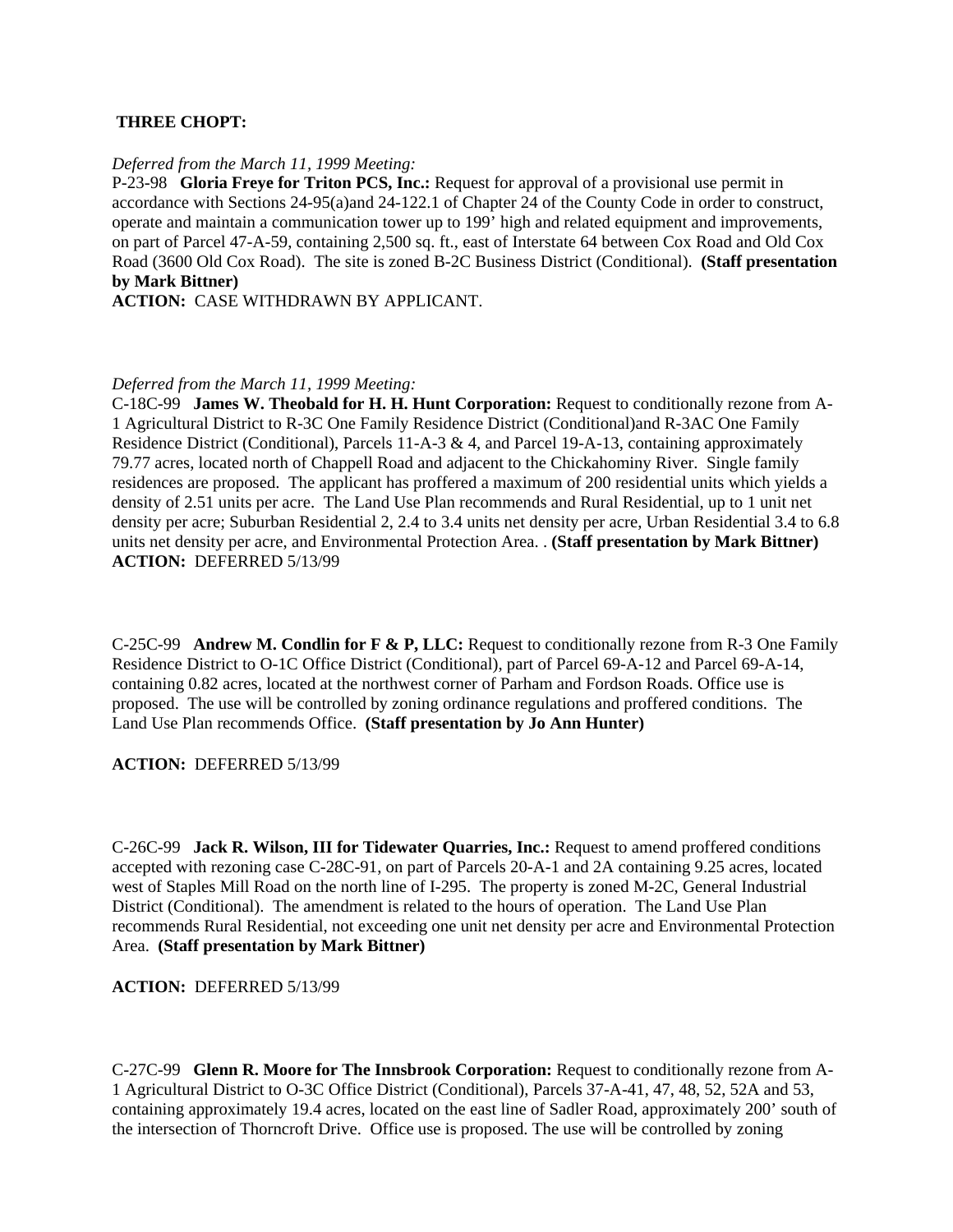ordinance regulations and proffered conditions. The Land Use Plan recommends Suburban Residential 1, 1.0 to 2.4 units net density per acre. **(Staff presentation by Jo Ann Hunter)**

**ACTION:** Recommended for approval

C-28C-99 **Henry L. Wilton for Shady Grove Associates:** Request to conditionally rezone from O-2C Office District (Conditional) to RTHC Residential Townhouse District (Conditional), Parcel 10-A-19, containing approximately 12.63 acres, located at the northeast corner of Old Nuckols Road and Shady Grove Road. Townhouses or condominiums are proposed. The applicant has proffered a maximum density of 6 units per acre. The Land Use Plan recommends Environmental Protection Area and Office. **(Staff presentation by Mark Bittner)** 

**ACTION:** DEFERRED 5/13/99

C-29C-99 **Charles H. Rothenberg for H. H. Hunt/Wyndham Development Corporation:** Request to conditionally rezone from R-2C One Family Residence District **(Conditional)**to R-2AC One Family Residence District (Conditional), part of Parcel 10-A-12, containing approximately 11.6 acres, located on the south line of Nuckols Road at its intersection with Dominion Hills Boulevard. A single family subdivision is proposed. The R-2A District requires a minimum lot size of 13,500 square feet. The Land Use Plan recommends Suburban Residential 1, 1.0 to 2.4 units net density per acre. **(Staff presentation by Jo Ann Hunter)**

**ACTION:** Recommended for approval

C-30C-99 **James W. Theobald for H. H. Hunt Corporation:** Request to conditionally rezone from R-4C One Family Residence District (Conditional)to RTHC Residential Townhouse District (Conditional)and R-5C General Residence District (Conditional), part of Parcels 27-A-4 and 11, containing approximately 9.294 acres, located north of I-295 on the east line of Concept Road 27-1 approximately 545' south of Twin Hickory Road Extended. Townhouses and multi-family residences are proposed. The proffers related to C-48C-98 regarding densities and number of units shall be applicable in this case. The Land Use Plan recommends Suburban Residential 2, 2.4 to 3.4 units net density per acre, and Rural Residential, not exceeding one unit per acre. (Staff presentation by Jo Ann Hunter)

**ACTION:** Recommended for approval

# **BEGINNING AT 8:00 P.M.:**

C-31C-99 **James W. Theobald for Duma & Associates, L. C.:**to R-5AC General Residence District (Conditional), Parcel 20-A-29A, containing 35.184 acres, located at the northwest intersection of Staples Mill Road (State Route 33)and Springfield Road and the south side of Old Springfield Road. Residences for seniors are proposed. The applicant has proffered a minimum lot size of 6,500 square feet. The Land Use Plan recommends Suburban Residential 1, 1.0 to 2.4 units net density per acre. **(Staff presentation by John Merrithew)**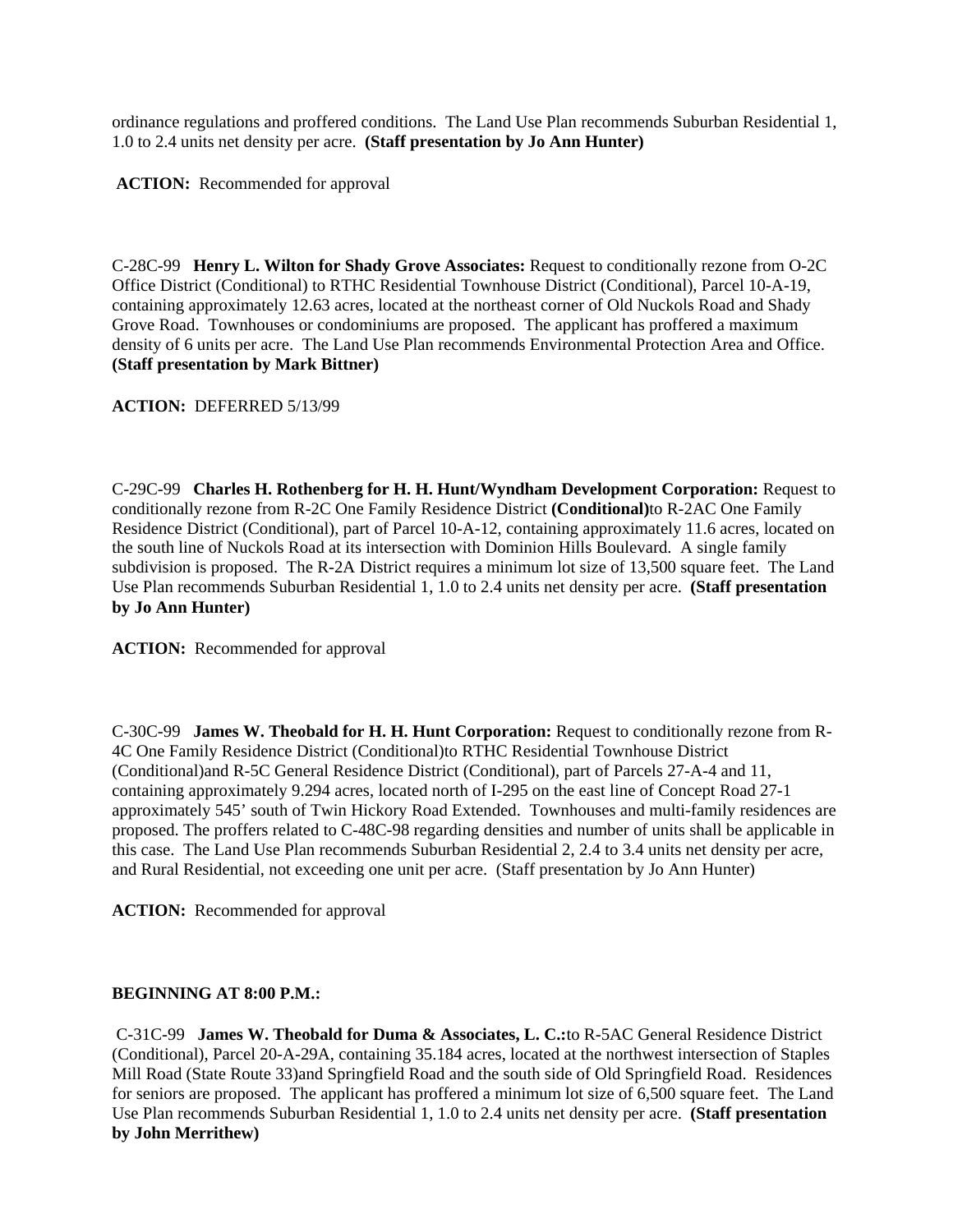# **ACTION: DEFERRED 5/13/99**

C-32C-99 **James W. Theobald for Duma & Associates, L. C.:** Request to conditionally rezone from A-1 Agricultural District and R-2C One Family Residence District (Conditional)to R-2AC One Family Residence District (Conditional), Parcel 20-A-12 and part of Parcels 20-A-14 and 14NR, containing approximately 30.311 acres, located at the southwest intersection of I-295 and Staples Mill Road (State Route 33). Single family subdivision is proposed. The R-2A District requires a minimum lot size of 13,500 square feet. The Land Use Plan recommends Suburban Residential 1, 1.0 to 2.4 units net density per acre and Environmental Protection Area.C-32C-99 **(Staff presentation by John Merrithew)** 

# **ACTION: DEFERRED 5/13/99**

C-33C-99 **James W. Theobald for Robert P. Bain:** Request to conditionally rezone from A-1 Agricultural District and C-1 Conservation District to R-2AC One Family Residence District (Conditional), Parcel 20-A-15, containing 28.71 acres, located at the northwest intersection of Springfield Road and Old Springfield Road. Single family subdivision is proposed. The applicant has proffered a minimum lot size of 18,000 square feet for lots abutting Springfield Road. The R-2A District requires a minimum lot size of 13,500 square feet. The Land Use Plan recommends Suburban Residential 1, 1.0 to 2.4 units net density per acre and Environmental Protection Area. **(Staff presentation by John Merrithew)** 

## **ACTION: DEFERRED 5/13/99**

C-34C-99 **Jay M. Weinberg for Dongil Associates, LLC:** Request to conditionally rezone from A-1 Agricultural District to R-6C General Residence District (Conditional), part of Parcel 46-A-19, containing approximately 14.829 acres, located at the southeast intersection of Three Chopt and Pump Roads. Condominiums and/or townhouses and/or assisted living facility are proposed. The applicant has proffered a maximum density of nine units per acre for townhouses and 12 units per acre for condominiums. The Land Use Plan recommends Suburban Residential 2, 2.4 to 3.4 units net density per acre. **(Staff presentation by Nancy Gardner) Deferral requested to May 13, 1999.** 

## **ACTION: DEFERRED 5/13/99**

C-81C-98 **(Revised)) Jay M. Weinberg for Buckley Shuler Properties: Request to conditionally rezone from A-1 Agricultural District and B-3 Business District to B-2C Business District (Conditional) part of Parcels 46-A-19 and 19A, containing approximately 27.75 acres. Two shopping centers are proposed. One would be located on the west side of John Rolfe Parkway between W. Broad Street and realigned Three Chopt Road and the other would be located on the north side of realigned Three Chopt Road between Pump Road and John Rolfe Parkway. The uses will be controlled by proffered conditions and zoning ordinance regulations. The Land Use Plan recommends Commercial Concentration and Office development. The site is also in the W. Broad Street Overlay District. (Staff presentation by Nancy Gardner)**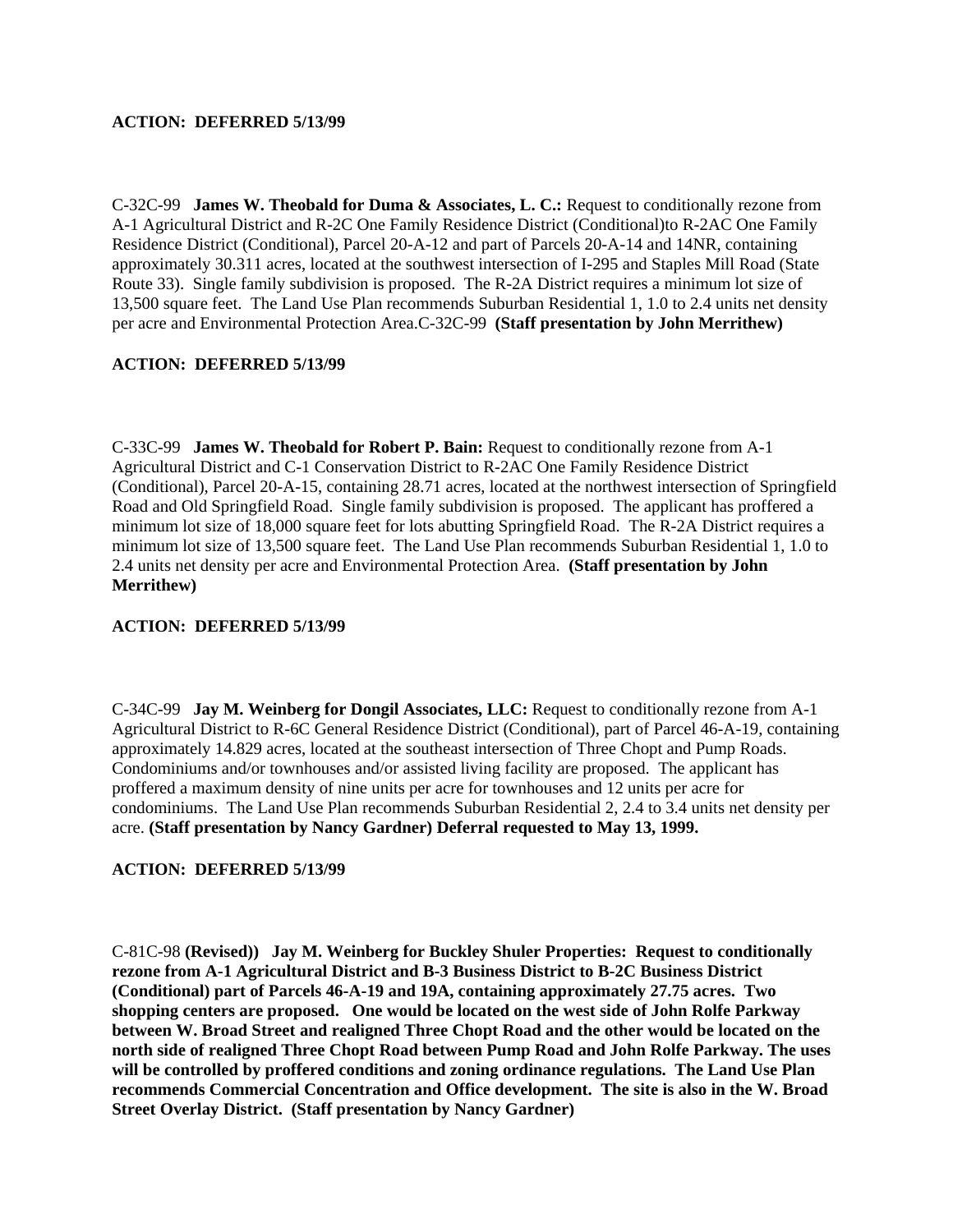## **ACTION: DEFERRED 5/13/99**

# **VARINA:**

### *Deferred from the February 11, 1999 Meeting:*

C-73C-98 **James W. Theobald for W. A. Robins, et al, Redford 131, L.C., Edward M. Luck, Gerald A. Crigger:** Request to conditionally rezone from A-1 Agricultural District to R-3AC One Family Residence District (Conditional) Parcels 197-A-21A, 21B (part), 21C and 22 (part), Parcels 197- 1-1-6 (part), 7 and 7A, and Parcels 197-4-A-1, 2 and 3, containing 58.214 acres, located on the north line of Portugee Road (beginning in the Capes of Portugee subdivision)approximately 280' east of the intersection of Portugee Road and Memorial Drive and on the east line of Memorial Drive (beginning in the Gaulding and Orange subdivision)approximately 1890' north of the intersection of Portugee Road and Memorial Drive. A zero lot line single family residential subdivision is proposed. The applicant has proffered a maximum density of 2.8 units per acre. The Land Use Plan recommends Rural Residential, not exceeding 1.0 unit net density per acre, and Environmental Protection Area. The site is also in the Airport Safety Overlay District. **(Staff presentation by John Merrithew)** 

### **ACTION:** DEFERRED 9/9/99

### *Deferred from the March 11, 1999 Meeting:*

C-83C-98 **Scott Stolte for Lifestyle Homes of Four Mile Run, L.L.C.:** Request to conditionally rezone from R-2AC One Family Residence District (Conditional)to R-3AC One Family Residence District (Conditional), Parcels 238-2-A-22 to 24, being part of Four Mile Run Subdivision Section A, Parcels 227-5-D-28, 29 and 100; 227-2-E-2 to 5 and 100; 238-2-C-12 to 34; 238-2-D-1 to 27; 238-2-E-1; and 238-2-G-1 to 23, being Four Mile Run Subdivision, Section B; part of Parcel 238-A-31 and Parcel 238-A-38, containing approximately 89.00 acres, located approximately 550' east of the intersection of New Market Road (State Route 5) and Doran Road. A single family subdivision is proposed. The applicant has proffered the development shall not contain more than 432 dwellings. The Land Use Plan recommends Suburban Residential 1, 1.0 to 2.4 units net density per acre, and Environmental Protection Area. The site is also in the Airport Safety Overlay District. **(Staff presentation by Mark Bittner)** 

## **ACTION:** CASE WITHDRAWN BY APPLICANT.

## **BROOKLAND:**

### *Deferred from the March 11, 1999 Meeting:*

C-22C-99 **Strange-Boston & Associates for Woodmen, L.C.:** Request to amend proffered conditions accepted with rezoning case C-51C-98, on Parcels 51-A-98 & 99, also known as 9010 Woodman Road, containing 3.919 acres, located on the west side of Woodman Road, 200' north of Parham Road. The proposed amendment would permit an adult day care and amend other proffered conditions. The current zoning is R-6C General Residence District (Conditional). The Land Use Plan recommends Office development. **(Staff presentation by Nancy Gardner)**

**ACTION:** Recommended for denial